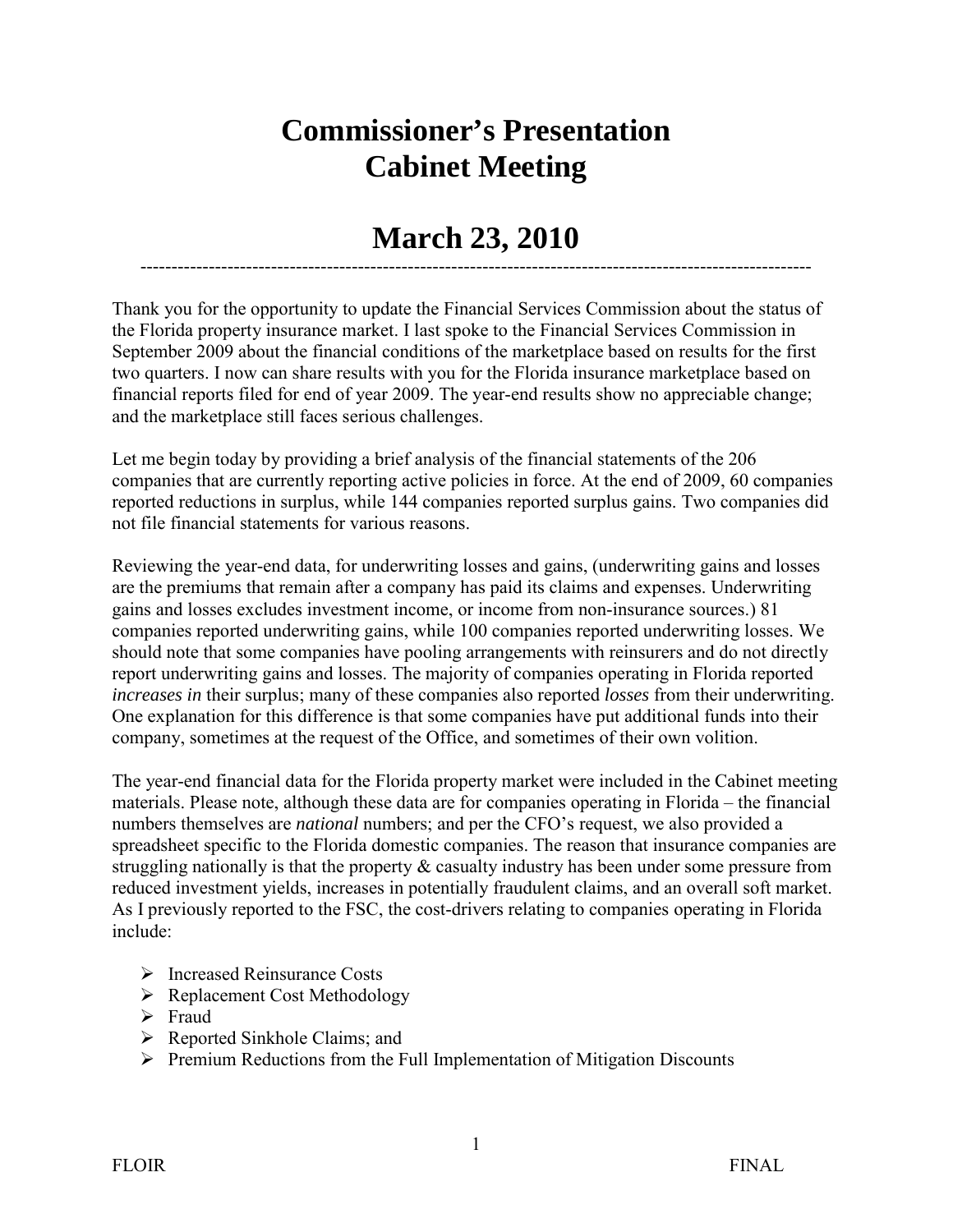These cost-drivers were identified during meetings between the Office and Florida insurers. To address these cost-drivers, the Florida Office of Insurance Regulation and the Florida domestic industry supports changes included in Senator Richter's bill, S.B. 2044, the Property Insurance Solvency Act, which will go a long way to address these cost-drivers.

Since my presentation in September, the Office has completed a survey of many of our domestic insurers regarding re-opened claims. The survey showed that a considerable number of reopened claims were re-opened three, four or even five years after the storm. Many of these were initiated with the help of public adjusters. While we do believe that public adjusters can be an important part of the claims process, we do not believe financial incentives for public adjusters should encourage the re-opening of settled claims, or provide any incentives to game the system. Therefore, we support the public adjuster bills, specifically, Senator Bennett's S.B. 2264, and its companion bill, Representative Long's H.B. 1181 in the current form.

We agree there should be statutory limitations on re-opening hurricane claims, and that financial incentives should be reduced to re-open settled claims. We favor revising the replacement cost calculation to ensure that homeowners make the required structural repairs. Finally, we support strengthening solvency regulation by increasing minimum reserves for start-up companies from the current \$5 million to \$15 million or more. These approaches, combined with a recovering Florida economy, are the best strategy we can employ to improve our marketplace.

I would also like to clarify some misinformation that has been circulating about the Florida property insurance market. In 2009 and so far in 2010, we have had two homeowners' insurers companies that have been placed into receivership*.* There was a third company, First Commercial Insurance Company, that wrote Workers' Compensation and Commercial Auto that was also placed into receivership. First Commercial Insurance Company engaged in criminal activities that contributed to the failure of the company. We have already referred this matter to the Division of Fraud. Finally, the Office currently has two companies under administrative supervision that may or may not result in a referral to the Division of Rehabilitation and Liquidation.

As a result of the Office's intervention, and with the cooperation of the Division of Rehabilitation and Liquidation, we have been able to minimize the impact of insolvencies on the Florida Insurance Guarantee Association (FIGA). As unfortunate as these financial failures are, having three to four insurer failures a year is typical in Florida even with a strong economy. Inevitably, in a competitive environment some well-managed companies are profitable, while others experience financial distress. Let me reassure you, we will not allow known troubled companies to enter hurricane season without the financial capacity to pay claims; those companies that do not have the financial wherewithal to pay these claims will be either recapitalized, acquired, merged, or liquidated. Because Florida has a safety net, Florida policyholders are guaranteed a payout for their losses pursuant to Florida law in the event of an insolvency.

The Office has conducted a series of financial reviews. As a result, the office ordered one company to undo an unapproved affiliated transaction and return over \$ 8 million to the insurance company. The Office also ordered a different company to reduce its MGA fees, and